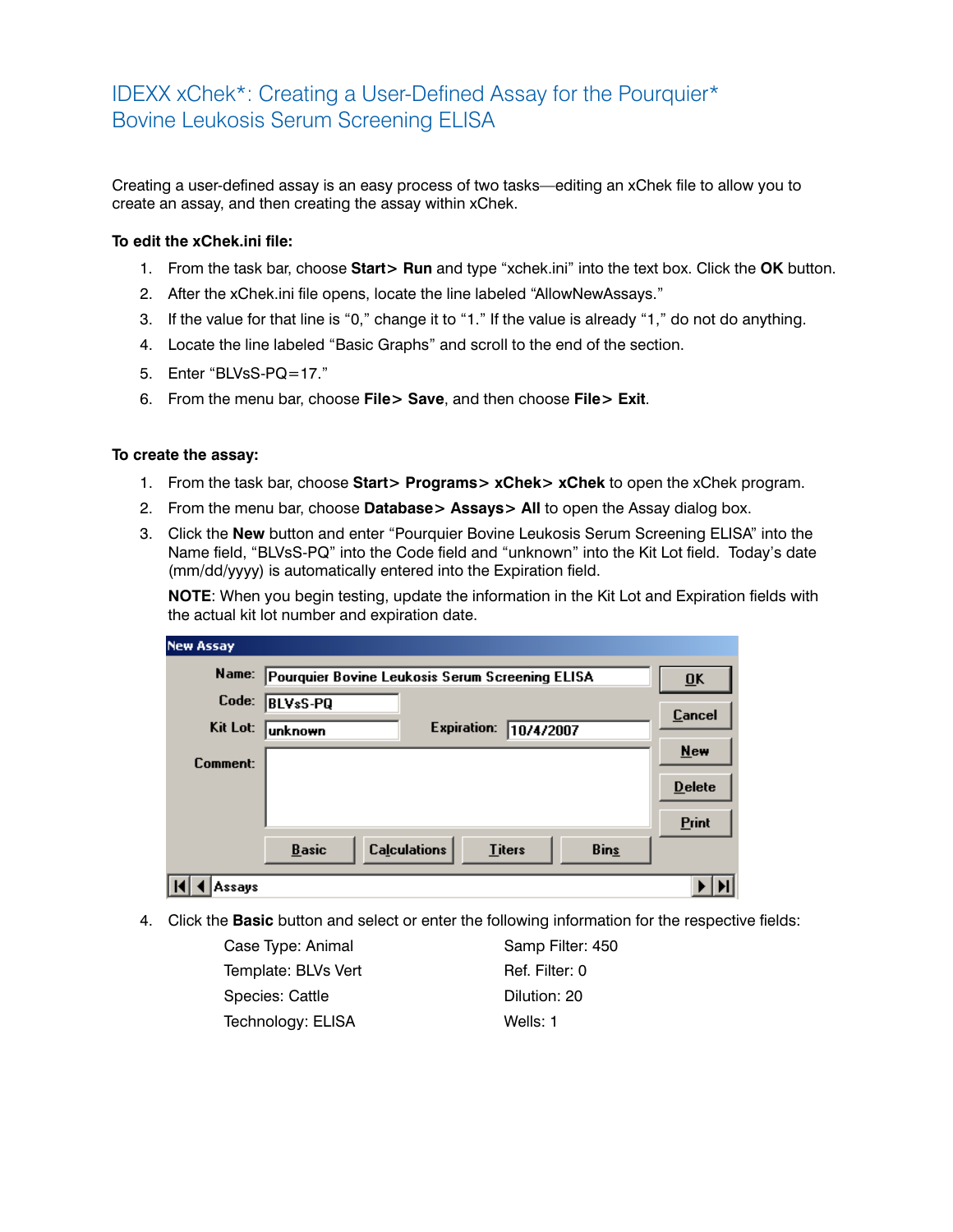| <b>New Assay</b>  |                     |                         |                           |
|-------------------|---------------------|-------------------------|---------------------------|
| Case Type: Animal |                     | Samp Filter: 450        | $\overline{\mathbf{0}}$ K |
|                   | Template: BLVs Vert | Ref Filter: $\boxed{0}$ |                           |
| Species: Cattle   |                     | Dilution: 20            | Cancel                    |
| Technology:       | <b>ELISA</b>        | Wells: $\sqrt{1}$       |                           |

**NOTE:** The Pourquier Leukosis assay has a negative and a positive control configuration in the insert that is not supported by the IDEXX xChek software. The assay has been setup in xChek to have a vertical control configuration. Therefore, place negative controls in wells A1 and B1 and positive controls in wells C1 and D1.

- 5. Click **OK** to save the settings.
- 6. Click the **Calculations** button and select or enter the following information:

Formulas:

"S" Part of Ratio: Sample1 - Negative

"P" Part of Ratio: Positive - Negative

"N" Part of Ratio: None

Blocking Factor: None

First Calculation:

 Variable: S/P Positive Cutoff: 1.15 Suspect Cutoff: 0.86 Comparison: >=

Second Calculation: Variable: None Positive Cutoff: 0 Suspect Cutoff: 0 Comparison: None

**NOTE:** xChek does not support the S/P % calculation. Instead, xChek calculates an S/P value. The cutoff values have been updated to match the new calculation and the interpretation is the same.

| <b>Formulas</b>                                                                                   |                            |                                                                                             |                  |
|---------------------------------------------------------------------------------------------------|----------------------------|---------------------------------------------------------------------------------------------|------------------|
| "S" Part of Ratio:                                                                                | Sample1 - Negative         |                                                                                             | 0 <sup>K</sup>   |
| "P" Part of Ratio:                                                                                | <b>Positive - Negative</b> |                                                                                             | Cancel           |
| "N" Part of Ratio:                                                                                | None                       |                                                                                             | <b>Reset</b>     |
| <b>Blocking Factor:</b>                                                                           | None                       |                                                                                             |                  |
| <b>First Calculation</b><br>Variable:<br>S/P<br><b>Positive Cutoff:</b><br><b>Suspect Cutoff:</b> | 1.15<br>10.86              | <b>Second Calculation</b><br>Variable:<br><b>Positive Cutoff:</b><br><b>Suspect Cutoff:</b> | None<br>I۵<br>l۵ |

7. Click **OK** to save these settings and then click **OK** again to save the assay to the database. You can now test for Leukosis antibodies using the xChek Assay Management System.

**NOTE:** xChek does not evaluate controls or results for validity when you use a user-defined assay. You must evaluate the results from each assay in accordance with good laboratory practices. To evaluate your assay validity, refer to the "Validation Criteria" section in the insert provided with the test kit.